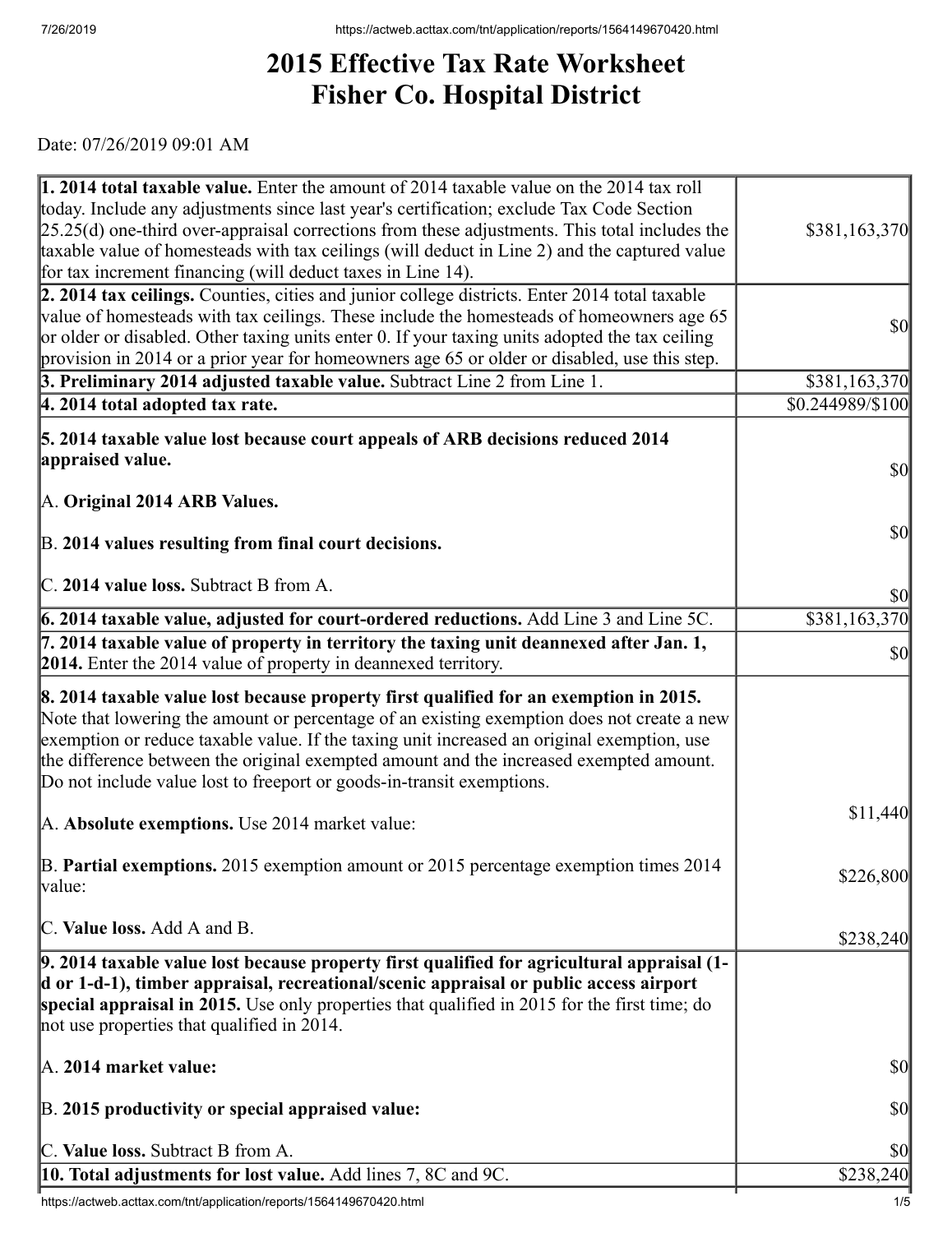7/26/2019 https://actweb.acttax.com/tnt/application/reports/1564149670420.html

| 11. 2014 adjusted taxable value. Subtract Line 10 from Line 6.                                                                                                                                                                                                                                                                                                                                                                                                                                                                                                                                                                                                                                             | \$380,925,130                       |
|------------------------------------------------------------------------------------------------------------------------------------------------------------------------------------------------------------------------------------------------------------------------------------------------------------------------------------------------------------------------------------------------------------------------------------------------------------------------------------------------------------------------------------------------------------------------------------------------------------------------------------------------------------------------------------------------------------|-------------------------------------|
| 12. Adjusted 2014 taxes. Multiply Line 4 by line 11 and divide by \$100.                                                                                                                                                                                                                                                                                                                                                                                                                                                                                                                                                                                                                                   | \$933,224                           |
| 13. Taxes refunded for years preceding tax year 2014. Enter the amount of taxes refunded<br>by the taxing unit for tax years preceding tax year 2014. Types of refunds include court<br>decisions, Tax Code Section 25.25(b) and (c) corrections and Tax Code Section 31.11<br>payment errors. Do not include refunds for tax year 2014. This line applies only to tax years<br>preceding tax year 2014.                                                                                                                                                                                                                                                                                                   | \$170                               |
| 14. Taxes in tax increment financing (TIF) for tax year 2014. Enter the amount of taxes<br>paid into the tax increment fund for a reinvestment zone as agreed by the taxing unit. If the<br>taxing unit has no 2015 captured appraised value in Line 16D, enter 0.                                                                                                                                                                                                                                                                                                                                                                                                                                         | $\vert \mathbf{S} \mathbf{0} \vert$ |
| 15. Adjusted 2014 taxes with refunds and TIF adjustment. Add Lines 12 and 13, subtract<br>Line $14$ .                                                                                                                                                                                                                                                                                                                                                                                                                                                                                                                                                                                                      | \$933,394                           |
| <b>16. Total 2015 taxable value on the 2015 certified appraisal roll today.</b> This value<br>includes only certified values and includes the total taxable value of homesteads with tax<br>ceilings (will deduct in Line 18). These homesteads include homeowners age 65 or older or<br>disabled.                                                                                                                                                                                                                                                                                                                                                                                                         |                                     |
| A. Certified values:                                                                                                                                                                                                                                                                                                                                                                                                                                                                                                                                                                                                                                                                                       | \$381,542,190                       |
| B. Counties: Include railroad rolling stock values certified by the Comptroller's office:                                                                                                                                                                                                                                                                                                                                                                                                                                                                                                                                                                                                                  | <b>\$0</b>                          |
| C. Pollution control exemption: Deduct the value of property exempted for the current tax<br>year for the first time as pollution control property:                                                                                                                                                                                                                                                                                                                                                                                                                                                                                                                                                        | $\vert \mathbf{S} \mathbf{0} \vert$ |
| $\mathbf{D}$ . Tax increment financing: Deduct the 2015 captured appraised value of property taxable<br>by a taxing unit in a tax increment financing zone for which the 2015 taxes will be deposited<br>into the tax increment fund. Do not include any new property value that will be included in<br>Line 21 below.                                                                                                                                                                                                                                                                                                                                                                                     | $\vert \mathbf{S} \mathbf{0} \vert$ |
| E. Total 2015 value. Add A and B, then subtract C and D.                                                                                                                                                                                                                                                                                                                                                                                                                                                                                                                                                                                                                                                   |                                     |
|                                                                                                                                                                                                                                                                                                                                                                                                                                                                                                                                                                                                                                                                                                            | \$381,542,190                       |
| [17. Total value of properties under protest or not included on certified appraisal roll.                                                                                                                                                                                                                                                                                                                                                                                                                                                                                                                                                                                                                  |                                     |
| A. 2015 taxable value of properties under protest. The chief appraiser certifies a list of<br>properties still under ARB protest. The list shows the appraisal district's value and the<br>taxpayer's claimed value, if any, or an estimate of the value if the taxpayer wins. For each of<br>the properties under protest, use the lowest of these values. Enter the total value.                                                                                                                                                                                                                                                                                                                         | \$101,000                           |
| B. 2015 value of properties not under protest or included on certified appraisal roll.<br>The chief appraiser gives taxing units a list of those taxable properties that the chief<br>appraiser knows about, but are not included in the appraisal roll certification. These<br>properties also are not on the list of properties that are still under protest. On this list of<br>properties, the chief appraiser includes the market value, appraised value and exemptions for<br>the preceding year and a reasonable estimate of the market value, appraised value and<br>exemptions for the current year. Use the lower market, appraised or taxable value (as<br>appropriate). Enter the total value. | $\vert \mathbf{S} \mathbf{0} \vert$ |
| C. Total value under protest or not certified: Add A and B.                                                                                                                                                                                                                                                                                                                                                                                                                                                                                                                                                                                                                                                |                                     |
|                                                                                                                                                                                                                                                                                                                                                                                                                                                                                                                                                                                                                                                                                                            |                                     |
|                                                                                                                                                                                                                                                                                                                                                                                                                                                                                                                                                                                                                                                                                                            |                                     |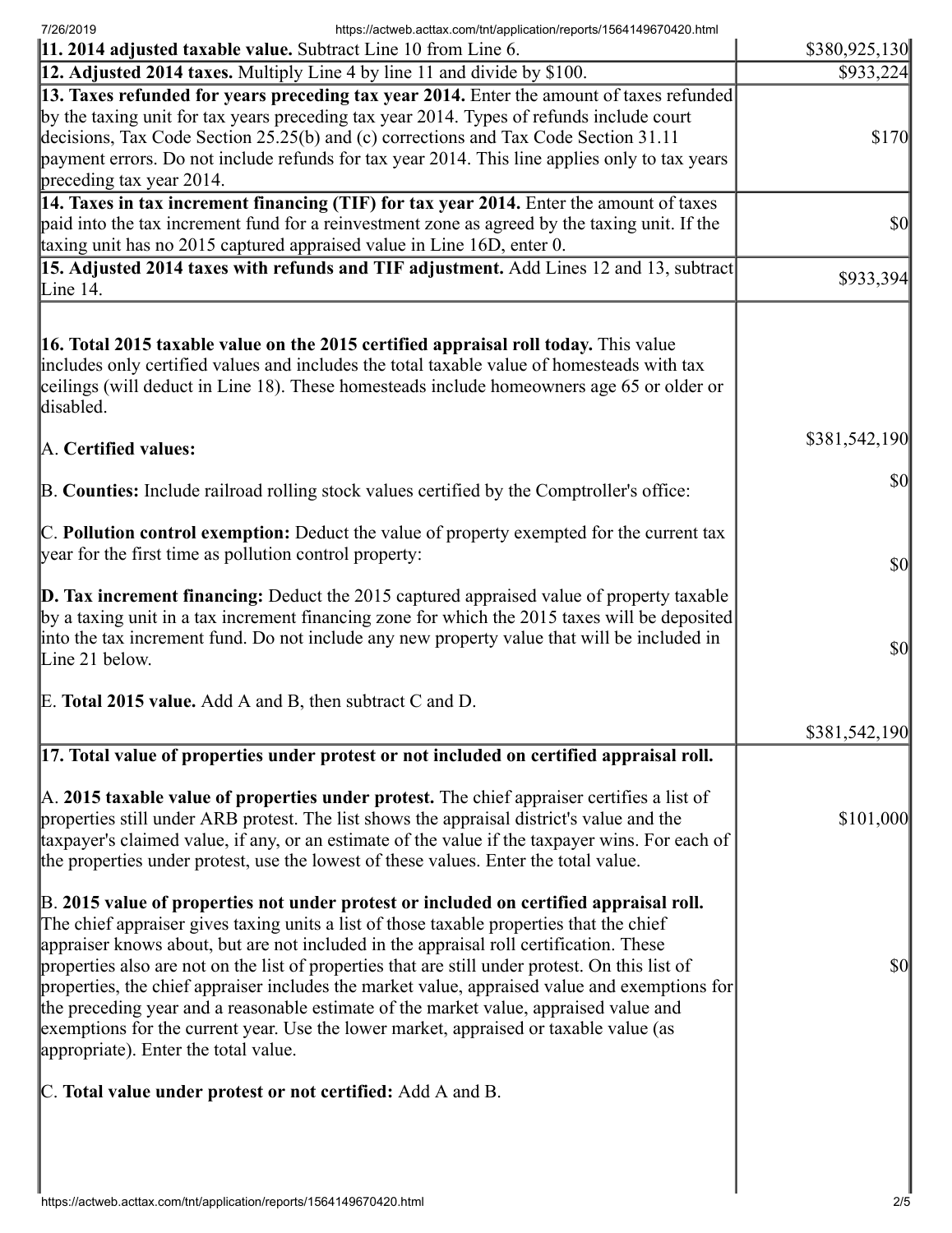|                                                                                                                                                                                                                                                                                                                                                                                                                                                                                                                                                                                                                             | \$101,000         |
|-----------------------------------------------------------------------------------------------------------------------------------------------------------------------------------------------------------------------------------------------------------------------------------------------------------------------------------------------------------------------------------------------------------------------------------------------------------------------------------------------------------------------------------------------------------------------------------------------------------------------------|-------------------|
| <b>18. 2015 tax ceilings.</b> Counties, cities and junior colleges enter 2015 total taxable value of<br>homesteads with tax ceilings. These include the homesteads of homeowners age 65 or older<br>or disabled. Other taxing units enter 0. If your taxing units adopted the tax ceiling provision<br>in 2014 or a prior year for homeowners age 65 or older or disabled, use this step.                                                                                                                                                                                                                                   | <b>\$0</b>        |
| 19. 2015 total taxable value. Add Lines 16E and 17C. Subtract Line 18.                                                                                                                                                                                                                                                                                                                                                                                                                                                                                                                                                      | \$381,643,190     |
| 20. Total 2015 taxable value of properties in territory annexed after Jan. 1, 2014.<br>Include both real and personal property. Enter the 2015 value of property in territory<br>lannexed.                                                                                                                                                                                                                                                                                                                                                                                                                                  | <b>\$0</b>        |
| 21. Total 2015 taxable value of new improvements and new personal property located<br>in new improvements. New means the item was not on the appraisal roll in 2014. An<br>improvement is a building, structure, fixture or fence erected on or affixed to land. New<br>additions to existing improvements may be included if the appraised value can be<br>determined. New personal property in a new improvement must have been brought into the<br>taxing unit after Jan. 1, 2014, and be located in a new improvement. New improvements do<br>include property on which a tax abatement agreement has expired for 2015. | \$1,805,140       |
| 22. Total adjustments to the 2015 taxable value. Add Lines 20 and 21.                                                                                                                                                                                                                                                                                                                                                                                                                                                                                                                                                       | \$1,805,140       |
| 23. 2015 adjusted taxable value. Subtract Line 22 from Line 19.                                                                                                                                                                                                                                                                                                                                                                                                                                                                                                                                                             | \$379,838,050     |
| <b>24. 2015 effective tax rate.</b> Divide Line 15 by Line 23 and multiply by \$100.                                                                                                                                                                                                                                                                                                                                                                                                                                                                                                                                        | $$0.245734/\$100$ |
| <b>25. COUNTIES ONLY.</b> Add together the effective tax rates for each type of tax the county<br>levies. The total is the 2015 county effective tax rate.                                                                                                                                                                                                                                                                                                                                                                                                                                                                  |                   |

A county, city or hospital district that adopted the additional sales tax in November 2014 or in May 2015 must adjust its effective tax rate. The Additional Sales Tax Rate Worksheet sets out this adjustment. Do not forget to complete the Additional Sales Tax Rate Worksheet if the taxing unit adopted the additional sales tax on these dates.

<sup>1</sup>Tex. Tax Code Section  $26.012(14)$ Tex. Tax Code Section 26.012(14) Tex. Tax Code Section 26.012(13) Tex. Tax Code Section 26.012(15) Tex. Tax Code Section 26.012(15)  ${}^{6}$ Tex. Tax Code Section 26.012(15) Tex. Tax Code Section 26.012(13)  ${}^{8}$ Tex. Tax Code Section 26.03(c)  $^{9}$ Tex. Tax Code Section 26.012(13) Tex. Tax Code Section 26.012(15) Tex. Tax Code Section 26.03(c) <sup>12</sup>Tex. Tax Code Section  $26.01(c)$ Tex. Tax Code Section 26.04 and 26.041 Tex. Tax Code Section 26.04 and 26.041 <sup>15</sup>Tex. Tax Code Section  $26.012(6)$ Tex. Tax Code Section 26.012(17) <sup>17</sup>Tex. Tax Code Section  $26.012(17)$ Tex. Tax Code Section 26.04(c) Tex. Tax Code Section 26.04(d)

I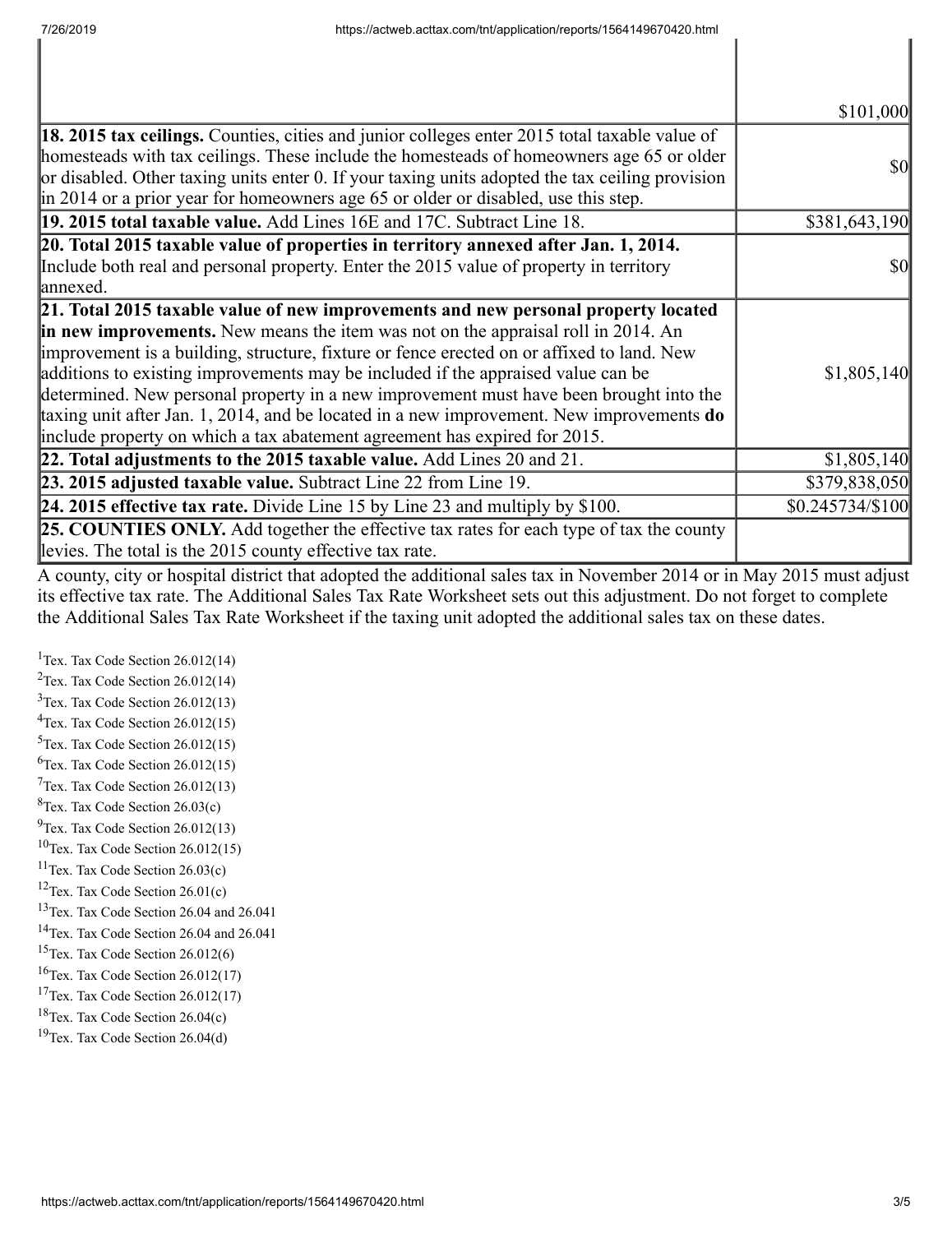## **2015 Rollback Tax Rate Worksheet Fisher Co. Hospital District**

Date: 07/26/2019

| 26. 2014 maintenance and operations (M&O) tax rate.                                                                                                                                                                                                                                                                                                                                                                                                                                                                                                                                                                                                                     | \$0.244989/\$100                    |
|-------------------------------------------------------------------------------------------------------------------------------------------------------------------------------------------------------------------------------------------------------------------------------------------------------------------------------------------------------------------------------------------------------------------------------------------------------------------------------------------------------------------------------------------------------------------------------------------------------------------------------------------------------------------------|-------------------------------------|
| $[27, 2014]$ adjusted taxable value. Enter the amount from Line 11.                                                                                                                                                                                                                                                                                                                                                                                                                                                                                                                                                                                                     | \$380,925,130                       |
| 28. 2014 M&O taxes.                                                                                                                                                                                                                                                                                                                                                                                                                                                                                                                                                                                                                                                     |                                     |
|                                                                                                                                                                                                                                                                                                                                                                                                                                                                                                                                                                                                                                                                         |                                     |
|                                                                                                                                                                                                                                                                                                                                                                                                                                                                                                                                                                                                                                                                         |                                     |
| A. Multiply Line 26 by Line 27 and divide by \$100.                                                                                                                                                                                                                                                                                                                                                                                                                                                                                                                                                                                                                     | \$933,224                           |
| B. Cities, counties and hospital districts with additional sales tax: Amount of additional<br>sales tax collected and spent on M&O expenses in 2014. Enter amount from full year's sales<br>tax revenue spent for M&O in 2014 fiscal year, if any. Other taxing units enter 0. Counties<br>exclude any amount that was spent for economic development grants from the amount of<br>sales tax spent.                                                                                                                                                                                                                                                                     | $ 10\rangle$                        |
| C. Counties: Enter the amount for the state criminal justice mandate. If second or later year,<br>the amount is for increased cost above last year's amount. Other taxing units enter 0.                                                                                                                                                                                                                                                                                                                                                                                                                                                                                | $ 10\rangle$                        |
| D. Transferring function: If discontinuing all of a department, function or activity and<br>transferring it to another taxing unit by written contract, enter the amount spent by the taxing<br>unit discontinuing the function in the 12 months preceding the month of this calculation. If<br>the taxing unit did not operate this function for this 12-month period, use the amount spent<br>in the last full fiscal year in which the taxing unit operated the function. The taxing unit<br>discontinuing the function will subtract this amount in H below. The taxing unit receiving<br>the function will add this amount in H below. Other taxing units enter 0. | $\vert \mathbf{S} \mathbf{0} \vert$ |
| E. Taxes refunded for years preceding tax year 2014: Enter the amount of M&O taxes<br>refunded in the preceding year for taxes before that year. Types of refunds include court<br>decisions, Tax Code Section 25.25(b) and (c) corrections and Tax Code Section 31.11<br>payment errors. Do not include refunds for tax year 2014. This line applies only to tax years<br>$\beta$ preceding tax year 2014.                                                                                                                                                                                                                                                             | \$170                               |
| <b>F. Enhanced indigent health care expenditures:</b> Enter the increased amount for the current<br>year's enhanced indigent health care expenditures above the preceding tax year's enhanced<br>indigent health care expenditures, less any state assistance.                                                                                                                                                                                                                                                                                                                                                                                                          | \$0                                 |
| G. Taxes in TIF: Enter the amount of taxes paid into the tax increment fund for a<br>reinvestment zone as agreed by the taxing unit. If the taxing unit has no 2015 captured<br>appraised value in Line 16D, enter 0.                                                                                                                                                                                                                                                                                                                                                                                                                                                   | \$0                                 |
| <b>H. Adjusted M&amp;O Taxes.</b> Add A, B, C, E and F. For unit with D, subtract if discontinuing                                                                                                                                                                                                                                                                                                                                                                                                                                                                                                                                                                      |                                     |
| function and add if receiving function. Subtract G.                                                                                                                                                                                                                                                                                                                                                                                                                                                                                                                                                                                                                     | \$933,394                           |
| 29. 2015 adjusted taxable value. Enter Line 23 from the Effective Tax Rate Worksheet.                                                                                                                                                                                                                                                                                                                                                                                                                                                                                                                                                                                   | \$379,838,050                       |
| 30. 2015 effective maintenance and operations rate. Divide Line 28H by Line 29 and                                                                                                                                                                                                                                                                                                                                                                                                                                                                                                                                                                                      | $$0.245734/\$100$                   |
| multiply by $$100$ .<br>31. 2015 rollback maintenance and operation rate. Multiply Line 30 by 1.08.                                                                                                                                                                                                                                                                                                                                                                                                                                                                                                                                                                     | \$0.265392/\$100                    |
| 32. Total 2015 debt to be paid with property taxes and additional sales tax revenue.                                                                                                                                                                                                                                                                                                                                                                                                                                                                                                                                                                                    |                                     |
| "Debt" means the interest and principal that will be paid on debts that:                                                                                                                                                                                                                                                                                                                                                                                                                                                                                                                                                                                                |                                     |
| $(1)$ are paid by property taxes,                                                                                                                                                                                                                                                                                                                                                                                                                                                                                                                                                                                                                                       |                                     |
| https://actweb.acttax.com/tnt/application/reports/1564149670420.html                                                                                                                                                                                                                                                                                                                                                                                                                                                                                                                                                                                                    | 4/5                                 |